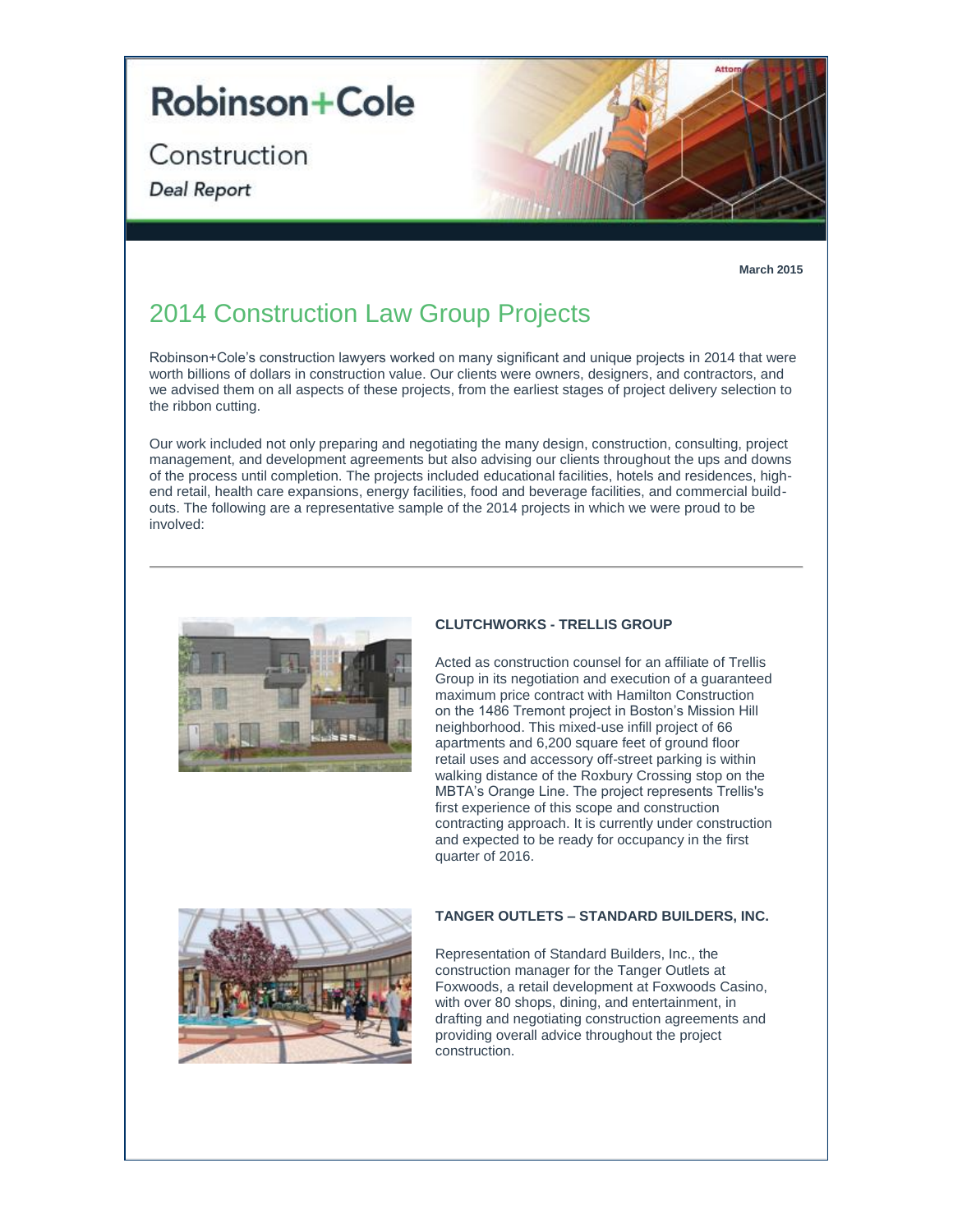

#### **WESTIN PITTSBURGH – STARWOOD CAPITAL**

Handled design and construction contracts for the renovation of the hotel lobby and restaurant at the Westin Pittsburgh at Liberty Center as well as design and construction contracts for the adjacent renovation of the Liberty Center's exhibition space.



#### **HOOD ART MUSEUM – DARTMOUTH COLLEGE**

Representation of Dartmouth College in negotiating design and construction contracts to expand the art museum as part of a new Arts District and to create new exhibition, educational, office, and public spaces. New galleries will be used to display African, Aboriginal Australian, modern, contemporary, and Native American art.



#### **CLINICAL SIMULATION LAB – DANBURY HOSPITAL**

Representation of Danbury Hospital in preparing contracts for the construction of the clinical, state-ofthe-art Harold A. Spratt Center for Simulation and Clinical Learning. The facility will be used to train medical staff, allied health professionals, and medical and nursing students to most efficiently serve patients while striving for an environment of performance improvement with zero errors. The project includes ultrasonography/transthoracic echocardiology simulator equipment.



#### **GENERATOR REPLACEMENT PROJECT – NORWALK HOSPITAL**

Representation of Norwalk Hospital in the negotiation of a contract for the replacement of a 1.2 MW cogeneration generator set with a 3 MW natural gas generator at the combined heat and power (CHP) plant located on the hospital campus.

[Joseph A. Barra](http://t2806904.omkt.co/track.aspx?id=402|2AD478|6F10|19C|9AD|0|9EB|1|480FE7BD&destination=http%3a%2f%2fwww.rc.com%2fpeople%2fJosephABarra.cfm%3futm_source%3dVocus%26utm_medium%3demail%26utm_campaign%3dRobinson%2b%2526%2bCole%2bLLP%26utm_content%3dLLCN%2b2014%2bDeal%2bReport&dchk=40D51EE4) | [Dennis C. Cavanaugh](http://t2806904.omkt.co/track.aspx?id=402|2AD478|6F10|19C|9AD|0|9EC|1|480FE7BD&destination=http%3a%2f%2fwww.rc.com%2fpeople%2fDennisCCavanaugh.cfm%3futm_source%3dVocus%26utm_medium%3demail%26utm_campaign%3dRobinson%2b%2526%2bCole%2bLLP%26utm_content%3dLLCN%2b2014%2bDeal%2bReport&dchk=702FC23D) | [Gregory R. Faulkner](http://t2806904.omkt.co/track.aspx?id=402|2AD478|6F10|19C|9AD|0|9ED|1|480FE7BD&destination=http%3a%2f%2fwww.rc.com%2fpeople%2fGregoryRFaulkner.cfm%3futm_source%3dVocus%26utm_medium%3demail%26utm_campaign%3dRobinson%2b%2526%2bCole%2bLLP%26utm_content%3dLLCN%2b2014%2bDeal%2bReport&dchk=113CC7EF)

[Martin A. Onorato](http://t2806904.omkt.co/track.aspx?id=402|2AD478|6F10|19C|9AD|0|9EE|1|480FE7BD&destination=http%3a%2f%2fwww.rc.com%2fpeople%2fMartinAOnorato.cfm%3futm_source%3dVocus%26utm_medium%3demail%26utm_campaign%3dRobinson%2b%2526%2bCole%2bLLP%26utm_content%3dLLCN%2b2014%2bDeal%2bReport&dchk=5BFFCE0E) | [Todd R. Regan](http://t2806904.omkt.co/track.aspx?id=402|2AD478|6F10|19C|9AD|0|9EF|1|480FE7BD&destination=http%3a%2f%2fwww.rc.com%2fpeople%2fToddRRegan.cfm%3futm_source%3dVocus%26utm_medium%3demail%26utm_campaign%3dRobinson%2b%2526%2bCole%2bLLP%26utm_content%3dLLCN%2b2014%2bDeal%2bReport&dchk=53FDEE26) | [Peter E. Strniste Jr.](http://t2806904.omkt.co/track.aspx?id=402|2AD478|6F10|19C|9AD|0|9F0|1|480FE7BD&destination=http%3a%2f%2fwww.rc.com%2fpeople%2fPeterEStrnisteJr.cfm%3futm_source%3dVocus%26utm_medium%3demail%26utm_campaign%3dRobinson%2b%2526%2bCole%2bLLP%26utm_content%3dLLCN%2b2014%2bDeal%2bReport&dchk=36C7316A)

[Lisa B. Andrzejewski](http://t2806904.omkt.co/track.aspx?id=402|2AD478|6F10|19C|9AD|0|9F1|1|480FE7BD&destination=http%3a%2f%2fwww.rc.com%2fpeople%2fLisaBAndrzejewski.cfm%3futm_source%3dVocus%26utm_medium%3demail%26utm_campaign%3dRobinson%2b%2526%2bCole%2bLLP%26utm_content%3dLLCN%2b2014%2bDeal%2bReport&dchk=2108A554) | [Keane E. Aures](http://t2806904.omkt.co/track.aspx?id=402|2AD478|6F10|19C|9AD|0|9F2|1|480FE7BD&destination=http%3a%2f%2fwww.rc.com%2fpeople%2fKeaneEAures.cfm%3futm_source%3dVocus%26utm_medium%3demail%26utm_campaign%3dRobinson%2b%2526%2bCole%2bLLP%26utm_content%3dLLCN%2b2014%2bDeal%2bReport&dchk=110853A7) | [Robert M. Barrack](http://t2806904.omkt.co/track.aspx?id=402|2AD478|6F10|19C|9AD|0|9F3|1|480FE7BD&destination=http%3a%2f%2fwww.rc.com%2fpeople%2fRobertMBarrack.cfm%3futm_source%3dVocus%26utm_medium%3demail%26utm_campaign%3dRobinson%2b%2526%2bCole%2bLLP%26utm_content%3dLLCN%2b2014%2bDeal%2bReport&dchk=6B0B4E65)